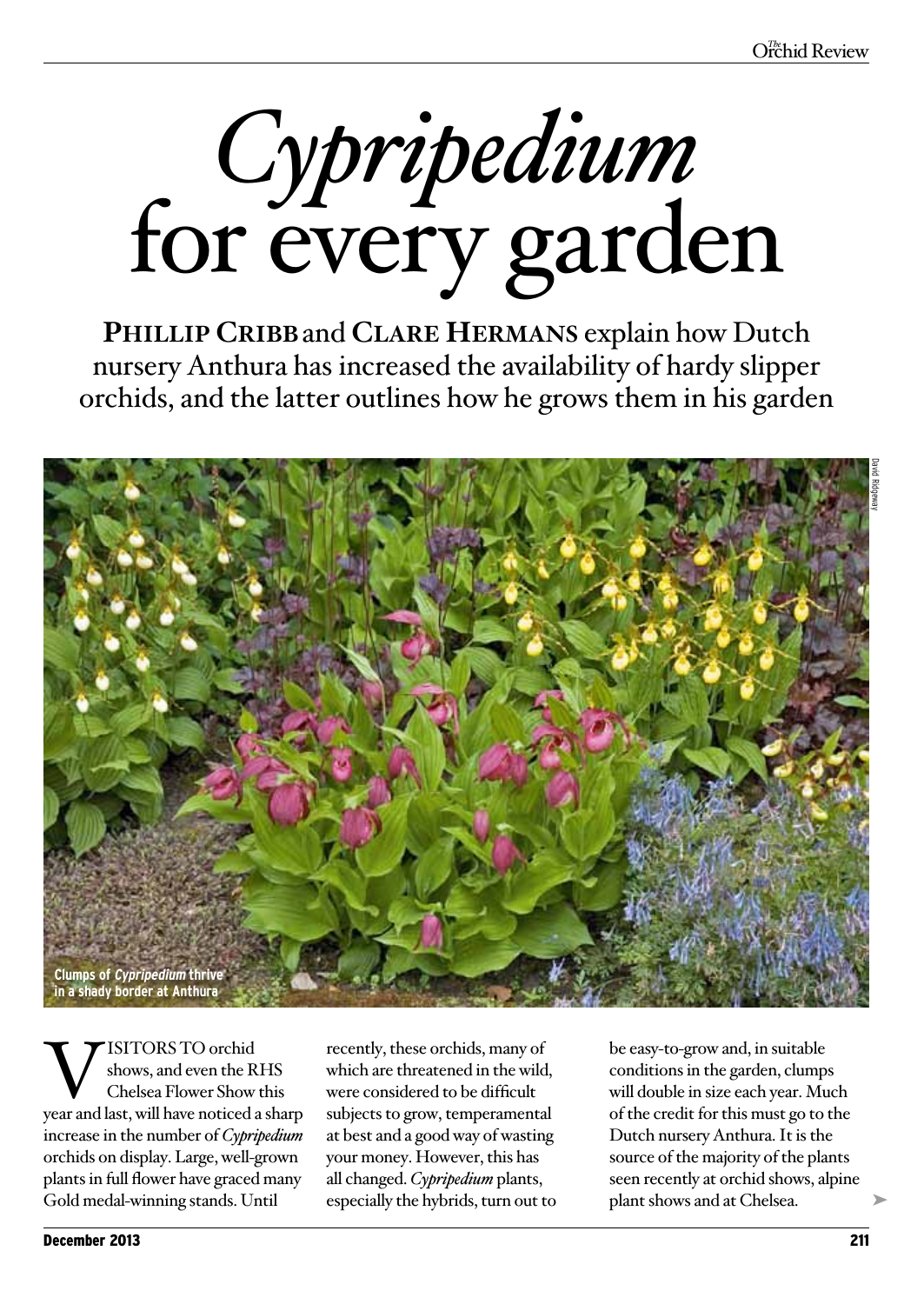

**Above** Camiel de Jong with rows of Cypripedium kentuckiense hybrids coming into flower – a sight that could only have been imagined a few years ago

**Below** Benches packed with pots of Cypripedium Kentucky Pink. The vigorous plants are in their second year and are already in full flower



Anthura is a large nursery that shows off the best of Dutch horticultural technique and production. We have visited several times, including Phillip in May with Christopher (Kit) Grey-Wilson, Chair of the RHS Joint Rock Garden Plant Committee, and Clare in June on the RHS Orchid Committee's study tour (see p211–214). Anthura is based in Bleiswijk, a village between Delft and Rotterdam. Established in the 1970s, the nursery initially developed new lines of *Anthurium*, a passion of the founder and owner Nic van der Knaap. He converted his father's old tomato and salad glasshouses to grow these interesting pot plants, which are members of the *Arum* family.

Following the purchase of a German nursery that specialised in *Phalaenopsis* in 1995, Anthura diversified into tropical orchids. In 2005 the arrival of Camiel de Jong, an enthusiastic and gifted breeder who had just finished university, sparked a new and exciting phase for the nursery with the development of lines of hardy orchids for the garden.

#### Large scale breeding success

As a student Camiel had developed methods for *in vitro* propagation of *Cypripedium*. He also concocted reliable composts to ensure a high success rate for the transfer of protocorms from flasks to potculture. Using these methods, a wide range of species and a growing number of hybrids have been grown to flowering with consistently high success rates. Over the past three or four years vigorous plants have been made available commercially. Growers accustomed to buying a *Cypripedium* with one or two growths can now buy plants with several growths, and at a price that would have been considered unbelievably low only a couple of years ago. The sheer scale of the operation

# The rate of growth from flask to flowering is truly phenomenal

at Bleiswijk is amazing. Flowering *Cypripedium* plants occupy about 2.2 hectares (almost 5½ acres) of glasshouse. The species and hybrids are laid out in sections on the floor or on benches, 10 plants wide and 100 or so long. In full flower, as they were when we visited in late May this year and shortly afterwards as part of a delegation from theRHS Orchid Committee, they form blocks of colour from one end of the glasshouse to the other – an impressive sight.

We had always thought that the Eurasian *Cypripedium calceolus*, our native lady's slipper orchid, was tricky to grow. Here we saw hundreds of plants in full flower, each plant with six to twelve flowering shoots. Rarities such as the spotted-leaved Chinese species, *Cypripedium lichiangense* and *C. fargesii*, were flowering from seed in four or five years.

The rate of growth from flask of some species, such as *C. parviflorum* and some of the hybrids, is truly phenomenal. We were shown benches of seedlings, one year out of flask, with some plants already bearing flowers. The books nearly all give several years to first flowering of plants in the wild. Anthura has turned such perceptions on their head.

## Anthura's garden

The ultimate test for garden worthiness is outdoors in a garden setting. Not far from the glasshouses a number of cultivars were planted in an attractive, domestic-style garden. Plants were tucked away under the foliage of acers, azaleas and conifers, and growing together with heucheras,



ferns and blue-flowered *Corydalis*. Large, flowering clumps of *Cypripedium kentuckiense* hybrids, pink-and-white species *C. reginae*, deep-red *C. tibeticum*, and spotted-leaved *C. lichiangense* were in full bloom, having all survived the three previous winters. In this attractive trial garden a few other



interesting orchids were secreted away, including some nice *Calanthe* and even a few *Pleione* plants.

#### In Phillip's garden

For several years I have successfully grown *Cypripedium* plants in my borders at home. They are from the